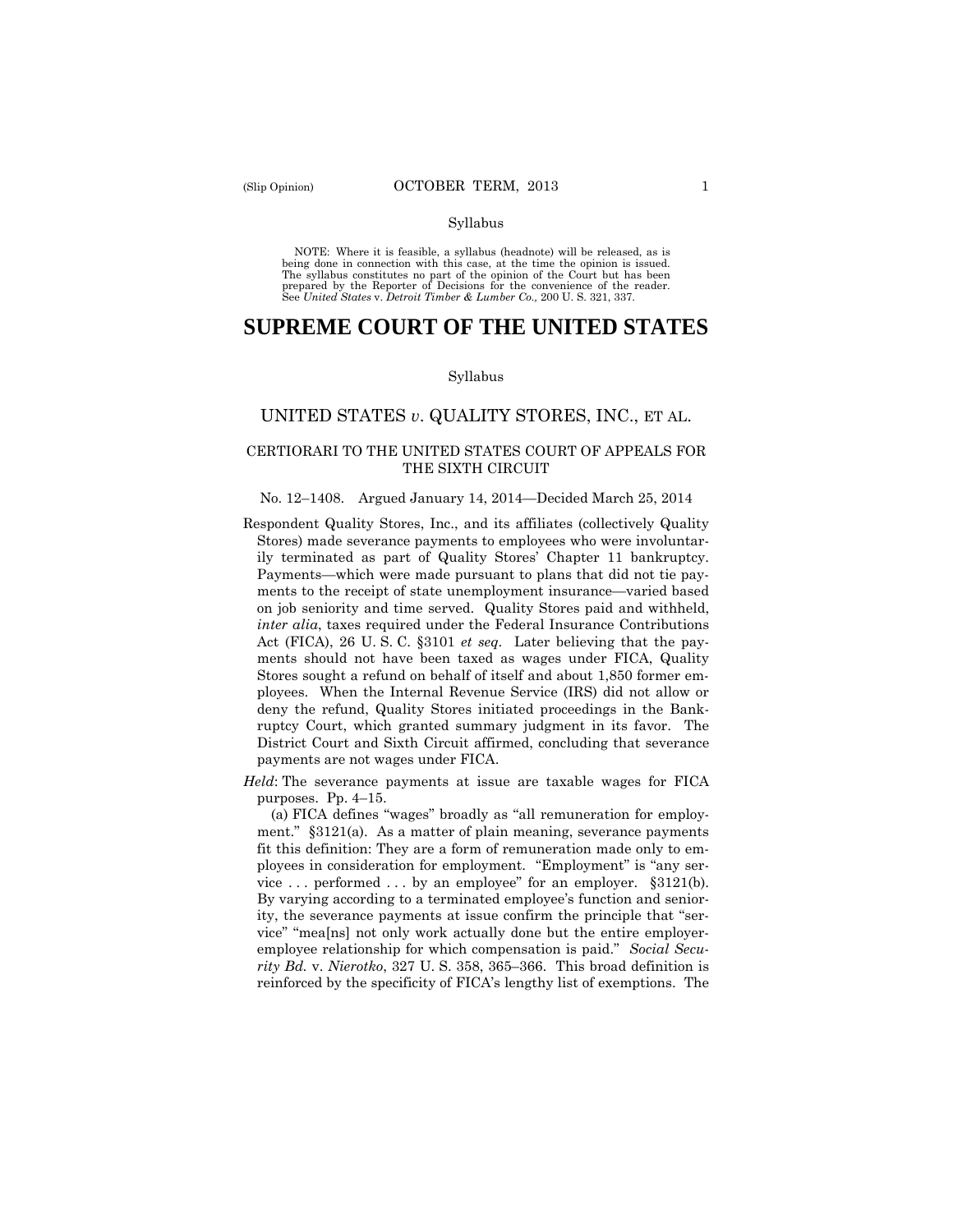#### Syllabus

 payments generally not considered wages. FICA's statutory history exemption for severance payments made "because of . . . retirement for disability," §3121(a)(13)(A), would be unnecessary were severance sheds further light on the definition. FICA originally contained definitions of "wages" and "employment" identical in substance to the current ones, but in 1939, Congress excepted from "wages" "[d]ismissal payments" not legally required by the employer, 53 Stat. 1384. Since that exception was repealed in 1950, FICA has contained no general exception for severance payments. Pp. 4–7.

 were wages. Contrary to Quality Stores' reading, this "as if" instruc-(b) The Internal Revenue Code chapter governing income-tax withholding does not limit the meaning of "wages" for FICA purposes. Like FICA's definitional section, §3401(a) has a broad definition of "wages" and contains a series of specific exemptions. Section 3402(*o*) instructs that "supplemental unemployment compensation benefits" or SUBs, which include severance payments, be treated "as if" they tion does not mean that severance payments fall outside the definition of "wages" for income-tax withholding purposes and, in turn, are not covered by FICA's definition. Nor can Quality Stores rely on §3402(*o*)'s heading, which refers to "certain payments other than wages." To the extent statutory headings are useful in resolving ambiguity, see *FTC* v. *Mandel Brothers, Inc.*, 359 U. S. 385, 388–389, §3402(*o*)'s heading falls short of declaring that all the payments listed in §3402(*o*) are "other than wages." Instead, §3402(*o*) must be understood in terms of the regulatory background against which it was enacted. In the 1950's and 1960's, because some States provided unemployment benefits only to terminated employees not earning wages, IRS Rulings took the position that severance payments tied to the receipt of state benefits were not wages. To address the problem that severance payments were still considered taxable income, which could lead to large year-end tax liability for terminated workers, Congress enacted §3402(*o*), which treats both SUBs and severance payments the IRS considered wages "as if" they were wages subject to withholding. By extending this treatment to all SUBs, Congress avoided the practical problems that might arise if the IRS later determined that SUBs besides severance payments linked to state benefits should be exempt from withholding. Considering this regulatory background, the assumption that Congress meant to exclude all SUBs from the definition of "wages" is unsustainable. That §3402(*o*) does not narrow FICA's "wages" definition is also consistent with the major principle of *Rowan Cos.* v. *United States*, 452 U. S. 247: that simplicity of administration and consistency of statutory interpretation instruct that the meaning of "wages" should be in general the same for income-tax withholding and for FICA calculations. Pp. 7–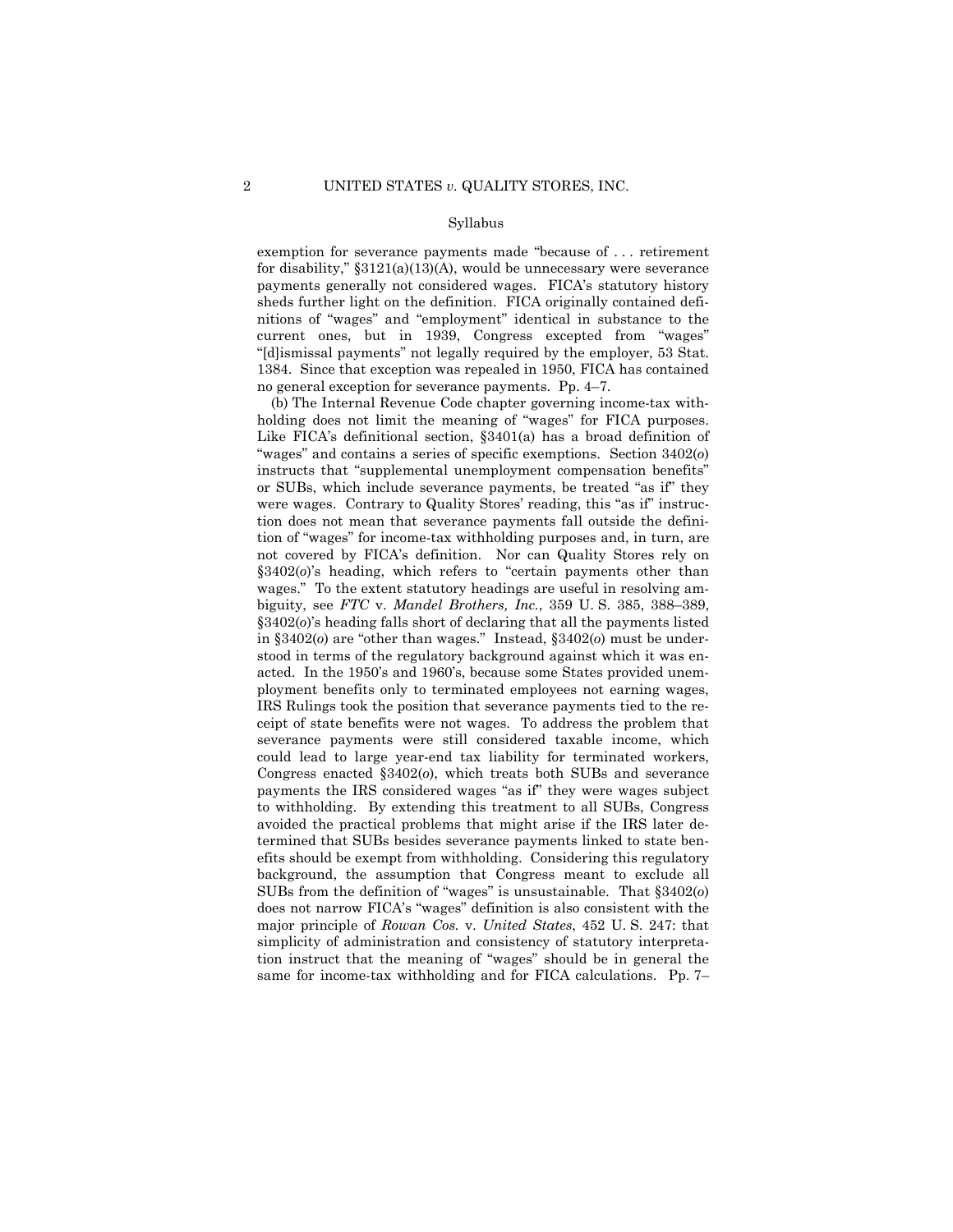# Syllabus

14.

693 F. 3d 605, reversed and remanded.

KENNEDY, J., delivered the opinion of the Court, in which all other Members joined, except KAGAN, J., who took no part in the consideration or decision of the case.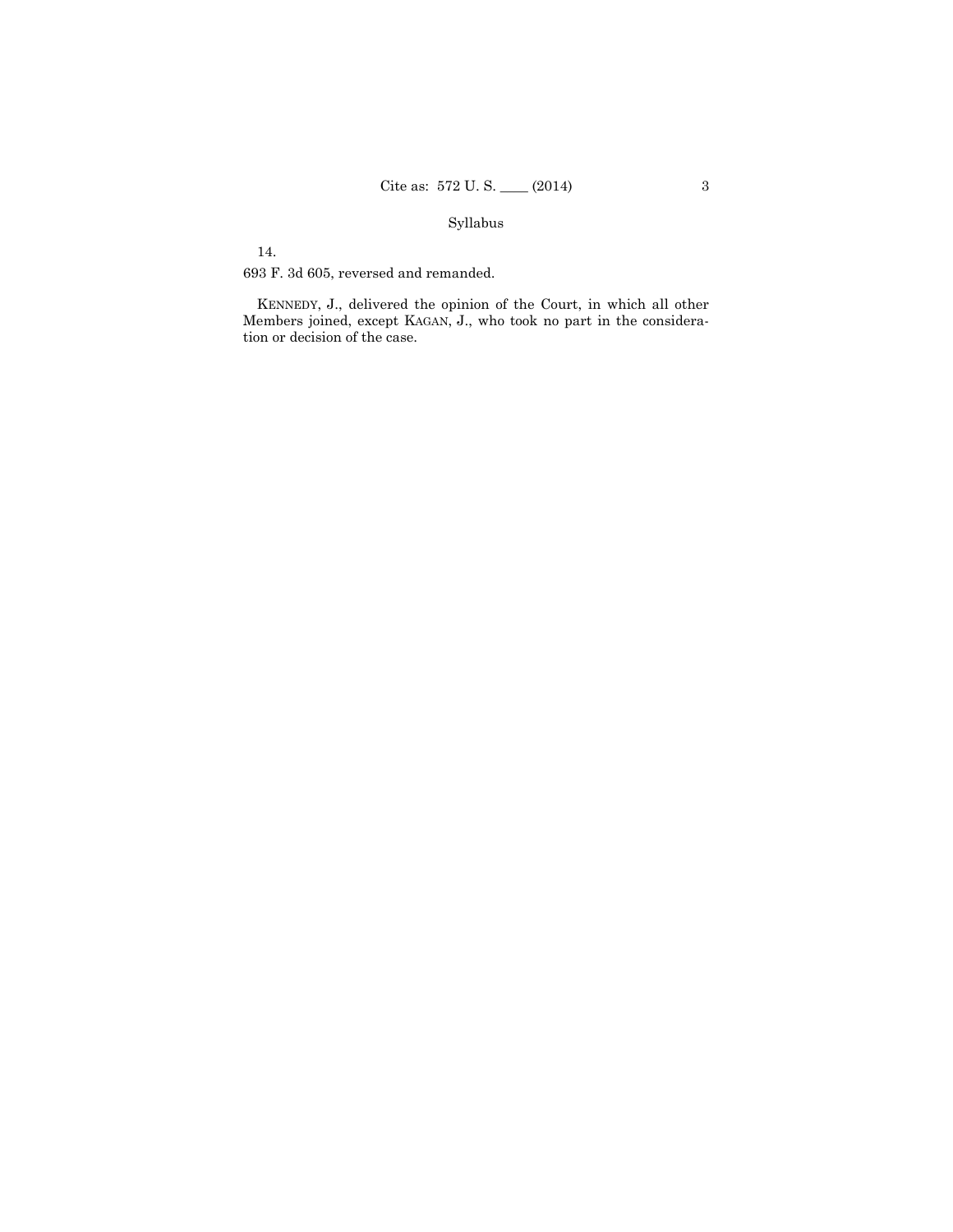preliminary print of the United States Reports. Readers are requested to notify the Reporter of Decisions, Supreme Court of the United States, Wash- ington, D. C. 20543, of any typographical or other formal errors, in order that corrections may be made before the preliminary print goes to press. NOTICE: This opinion is subject to formal revision before publication in the

# $\frac{1}{2}$  ,  $\frac{1}{2}$  ,  $\frac{1}{2}$  ,  $\frac{1}{2}$  ,  $\frac{1}{2}$  ,  $\frac{1}{2}$  ,  $\frac{1}{2}$ **SUPREME COURT OF THE UNITED STATES**

# $\frac{1}{2}$  ,  $\frac{1}{2}$  ,  $\frac{1}{2}$  ,  $\frac{1}{2}$  ,  $\frac{1}{2}$  ,  $\frac{1}{2}$ No. 12–1408

# UNITED STATES, PETITIONER *v.* QUALITY STORES, INC., ET AL.

# ON WRIT OF CERTIORARI TO THE UNITED STATES COURT OF APPEALS FOR THE SIXTH CIRCUIT

# [March 25, 2014]

# JUSTICE KENNEDY delivered the opinion of the Court.

This case presents the question whether severance payments made to employees terminated against their will are taxable wages under the Federal Insurance Contributions Act (FICA), 26 U. S. C. §3101 *et seq.*

The Court of Appeals for the Sixth Circuit held that the payments are not wages taxed by FICA. To reach its holding, the Court of Appeals relied not on FICA's definition of wages but on §3402(*o*) of the Internal Revenue Code, a provision governing income-tax withholding. That conclusion, for the reasons to be discussed, was incorrect.

 payment "shall be treated as if it were a payment of wages." FICA's broad definition of wages includes the severance payments made here. And §3402(*o*) does not alter that definition. Section 3402(*o*) instructs that any severance According to the Court of Appeals, §3402(*o*) suggests that the definition of wages for income-tax withholding does not extend to severance payments; and so, the argument continues, severance payments also must be beyond the terms of FICA's similar definition. But §3402(*o*) is entirely compatible with the proposition that some or all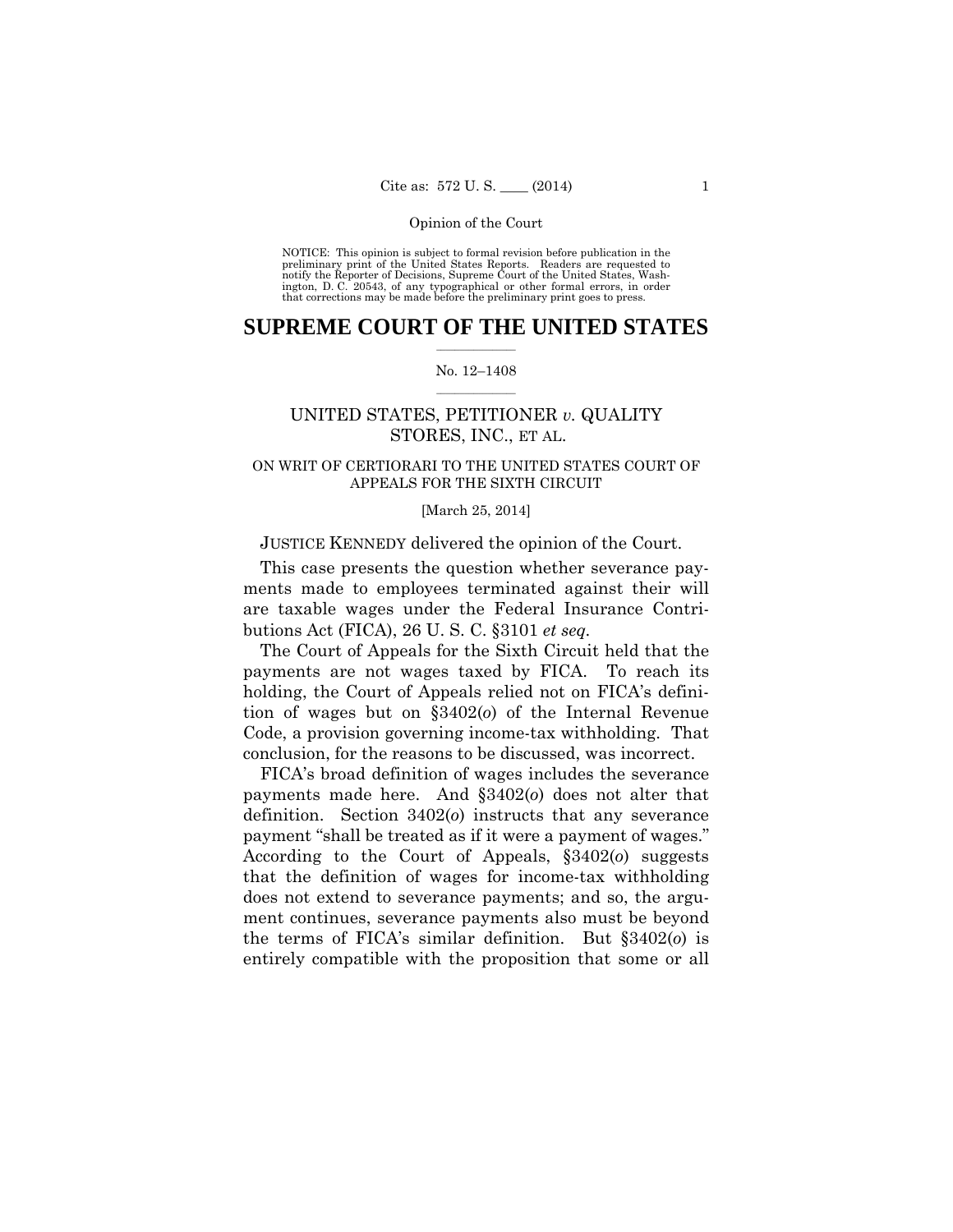row, specific problem regarding income-tax withholding. payments do fall within the broad definition of the term wages. Section 3402(*o*) was enacted in response to a nar-In addition, were the Court to rule that the severance payments made here are exempt from FICA taxation but not from withholding under §3402 for income-tax purposes, it would contravene the holding in *Rowan Cos.* v. *United States*, 452 U. S. 247 (1981), which held there should be congruence in the rules for FICA and income-tax withholding.

I

Quality Stores, Inc., an agricultural-specialty retailer, entered bankruptcy proceedings in 2001. Before and following the filing of an involuntary Chapter 11 bankruptcy petition, respondents Quality Stores and affiliated companies, all referred to here as Quality Stores, terminated thousands of employees. The employees received severance payments, which all parties to this case stipulate were the result of a reduction in work force or discontinuance of a plant or operation. The payments were made pursuant to one of two different termination plans. (For reasons later to be explained, it should be noted that neither termination plan tied severance payments to the receipt of state unemployment compensation.)

Under the first plan, terminated employees received severance pay based on job grade and management level. The president and chief executive officer received 18 months of severance pay, senior managers received 12 months of severance pay, and other employees received one week of severance pay for each year of service.

The second plan was designed to facilitate Quality Stores' postbankruptcy operations and encourage employees to put off their job searches. To receive severance pay, employees had to complete their last day of service as determined by the employer. Officers received between 6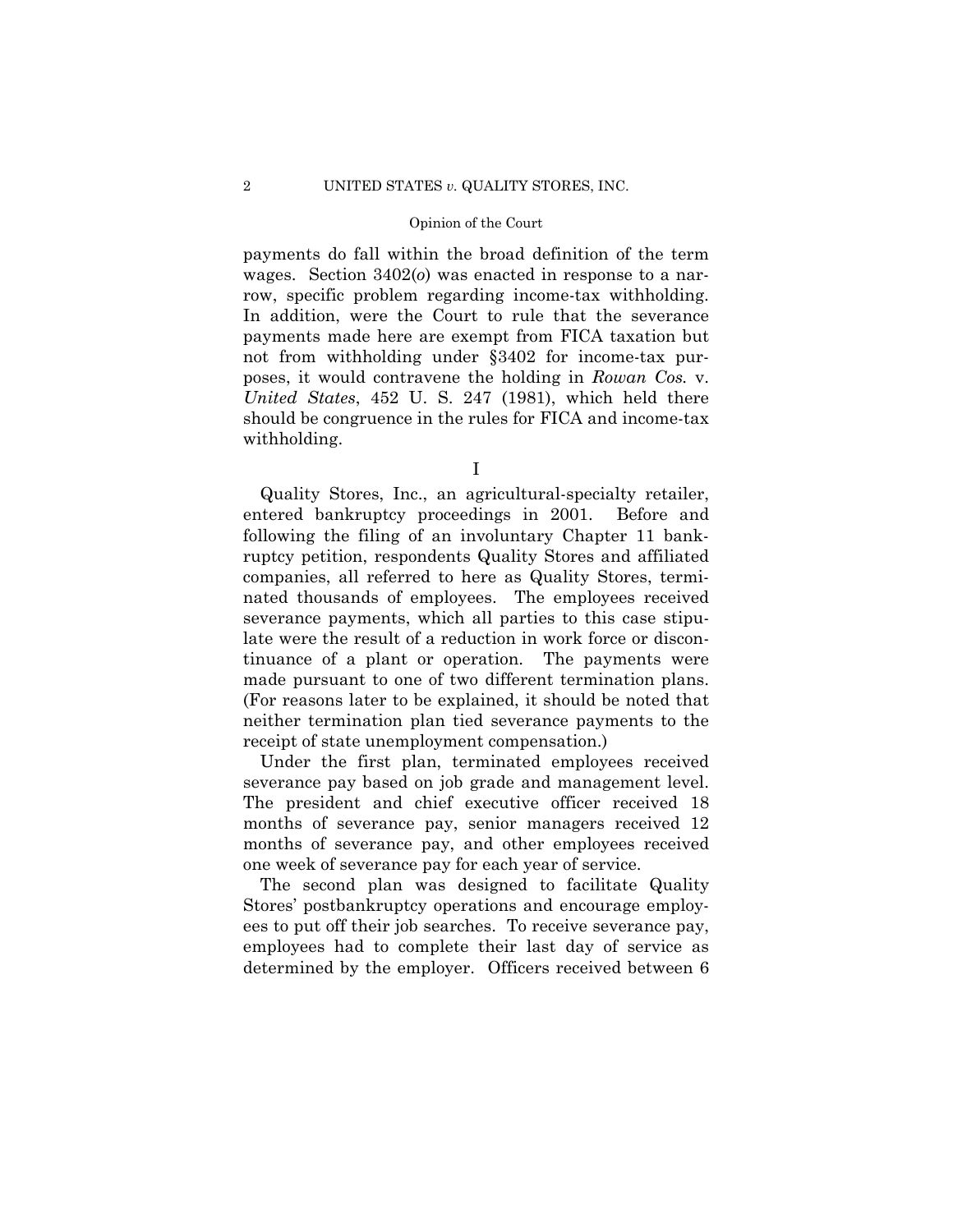and 12 months of severance pay, and full-time employees and employees paid by the hour received one week of severance pay for every year of service if the employees had been employed for at least two years, up to a stated maximum of severance pay. Workers who had been employed for less than two years received a week of severance pay.

 them. About 1,850 former employees agreed to allow Qual-Quality Stores reported the severance payments as wages on W–2 tax forms, paid the employer's required share of FICA taxes, and withheld employees' share of FICA taxes. Then Quality Stores asked 3,100 former employees to allow it to file FICA tax refund claims for ity Stores to pursue FICA refunds. On its own behalf and on behalf of the former employees, Quality Stores filed for a refund of \$1,000,125 in FICA taxes. The Internal Revenue Service neither allowed nor denied the claim.

Quality Stores initiated a proceeding in the Bankruptcy Court seeking a refund of the disputed amount. The Bankruptcy Court granted summary judgment in its favor. The District Court and Court of Appeals for the Sixth Circuit affirmed, concluding that severance payments are not "wages" under FICA. See *In re Quality Stores*, *Inc.*, 693 F. 3d 605 (2012). Other Courts of Appeals, however, have concluded that at least some severance payments do constitute wages subject to FICA tax. See*, e.g., CSX Corp.* v. *United States*, 518 F. 3d 1328 (CA Fed. 2008); *University of Pittsburgh* v. *United States*, 507 F. 3d 165 (CA3 2007); *North Dakota State Univ.* v. *United States*, 255 F. 3d 599 (CA8 2001). The United States, claiming that the FICA taxes must be withheld, sought review here; and certiorari was granted, 570 U.S. (2013).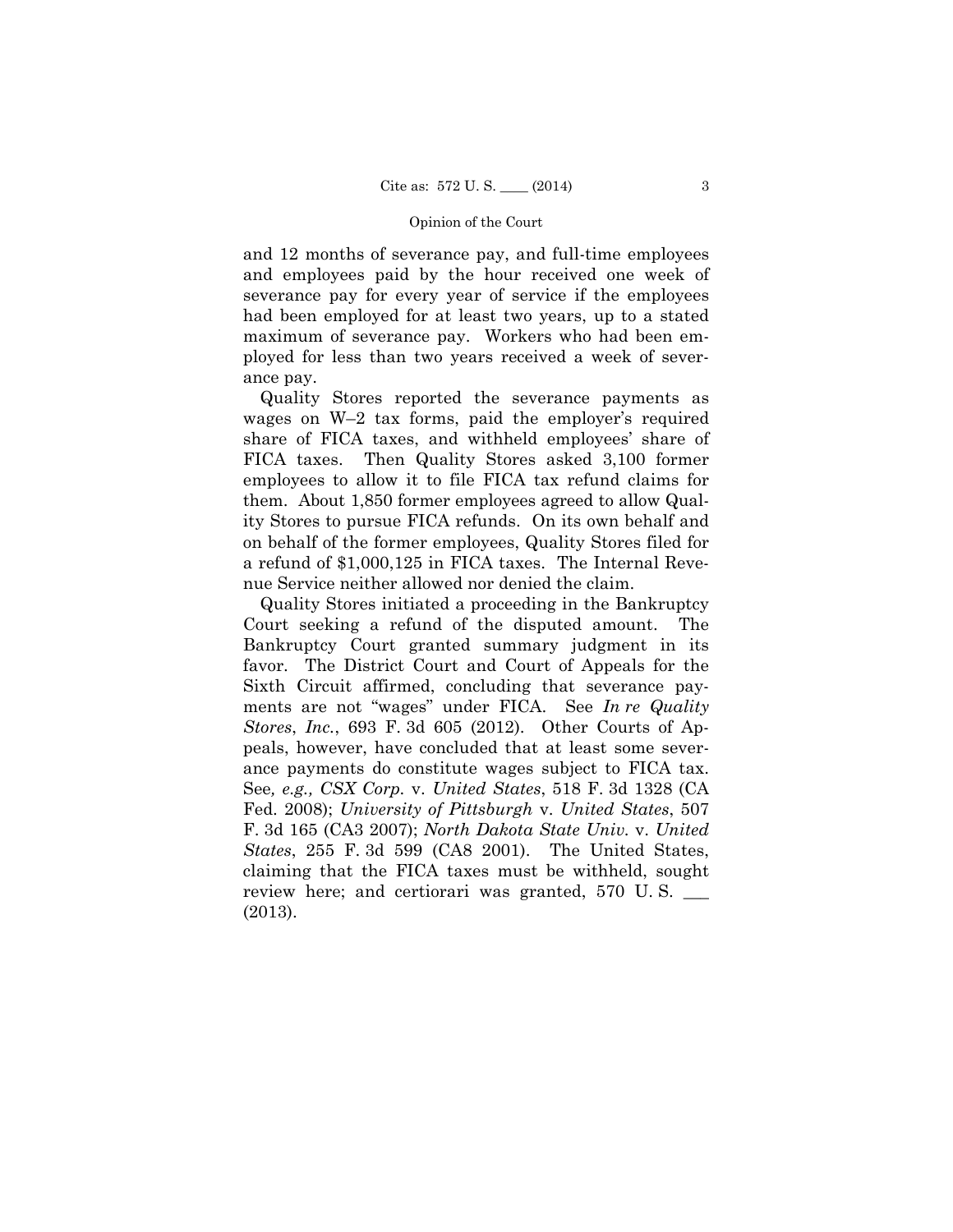# II

A

The first question is whether FICA's definition of "wages" encompasses severance payments. The beginning point is the relevant statutory text. *Mississippi ex rel. Hood*  v. *AU Optronics Corp.*, 571 U.S. <sub>\_\_\_</sub>, \_\_\_ (2014) (slip op., at 5).

To fund benefits provided by the Social Security Act and Medicare, FICA taxes "wages" paid by an employer or received by an employee "with respect to employment." 26 U. S. C. §§3101(a), (b), 3111(a), (b). Congress chose to define wages under FICA "broadly." *Mayo Foundation for Medical Ed. and Research* v. *United States*, 562 U. S. \_\_\_,  $\_\_$  (2011) (slip op., at 2). FICA defines "wages" as "all remuneration for employment, including the cash value of all remuneration (including benefits) paid in any medium other than cash." §3121(a). The term "employment" encompasses "any service, of whatever nature, performed . . . by an employee for the person employing him." §3121(b).

Under this definition, and as a matter of plain meaning, severance payments made to terminated employees are "remuneration for employment." Severance payments are, of course, "remuneration," and common sense dictates that employees receive the payments "for employment." Severance payments are made to employees only. It would be contrary to common usage to describe as a severance payment remuneration provided to someone who has not worked for the employer. Severance payments are made in consideration for employment—for a "service . . . performed" by "an employee for the person employing him," per FICA's definition of the term "employment." *Ibid.*

 In *Social Security Bd.* v. *Nierotko*, 327 U. S. 358 (1946), the Court interpreted the term "wages" in the Social Security statutory context to have substantial breadth. In that case a worker, who had been wrongfully terminated,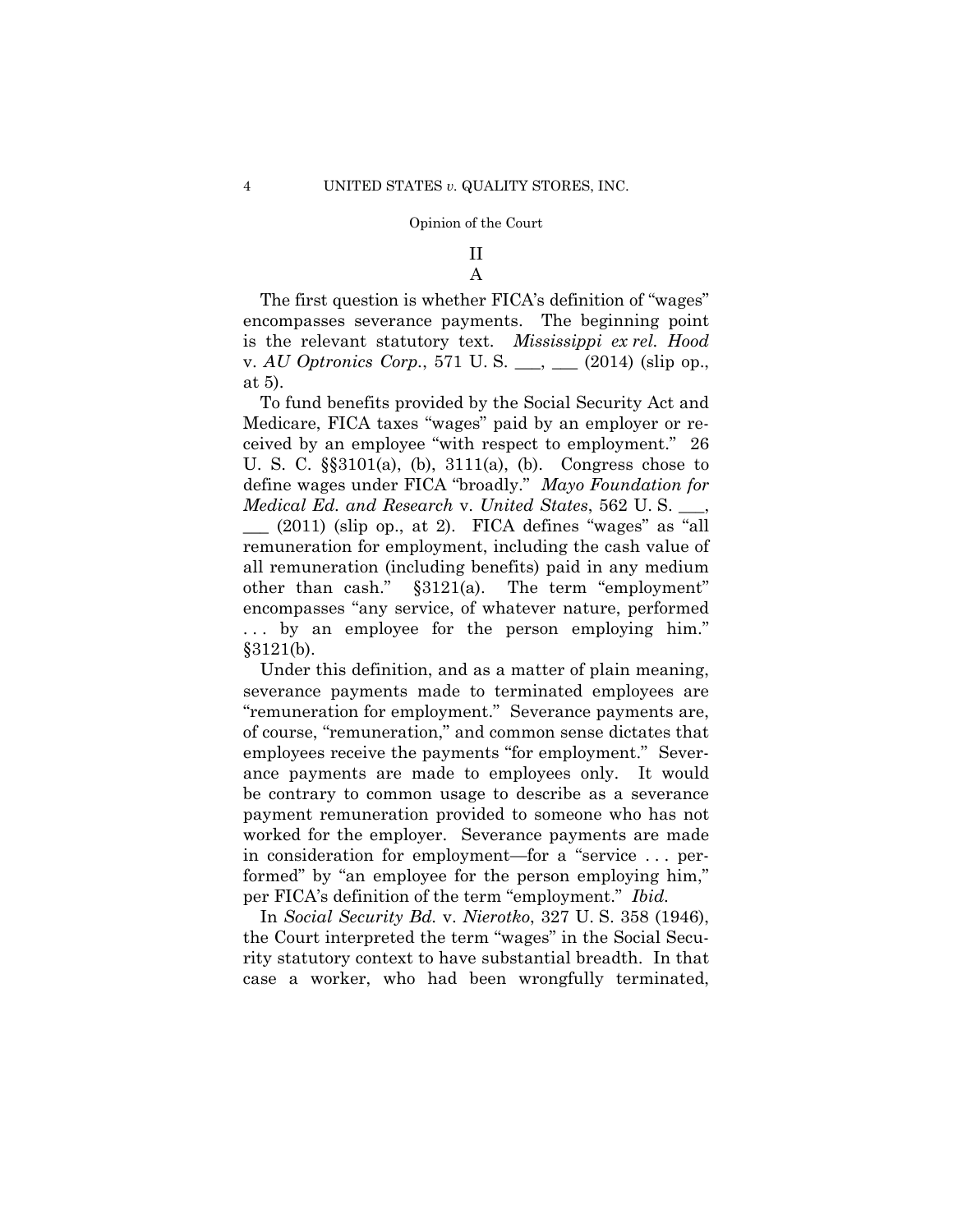sought to have his backpay counted as taxable wages for the purpose of obtaining credits under the Social Security system. The Court stated that the term "service," used with respect to Social Security, "means not only work actually done but the entire employer-employee relationship for which compensation is paid to the employee by the employer." *Id.*, at 365–366.

As confirmation of that principle, severance payments often vary, as they did here, according to the function and seniority of the particular employee who is terminated. For example, under both termination plans, Quality Stores employees were given severance payments based on job grade and management level. And under the second termination plan, nonofficer employees who had served at least two years with their company received more in severance pay than nonofficer employees who had not—a standard example of a company policy to reward employees for a greater length of good service and loyalty.

In this respect severance payments are like many other benefits employers offer to employees above and beyond salary payments. Like health and retirement benefits, stock options, or merit-based bonuses, a competitive severance payment package can help attract talented employees. Here, the terminations leading to the severance payments were triggered by the employer's involuntary bankruptcy proceeding, a prospect against which employees may wish to protect themselves in an economy that is always subject to changing conditions.

Severance payments, moreover, can be desirable from the perspective of the employer as an alternative or supplemental form of remuneration. In situations in which Chapter 11 bankruptcy reorganization is necessary, an employer may seek to retain goodwill by paying its terminated employees well, thus reinforcing its reputation as a worthy employer. Employers who downsize in a period of slow business may wish to retain the ability to rehire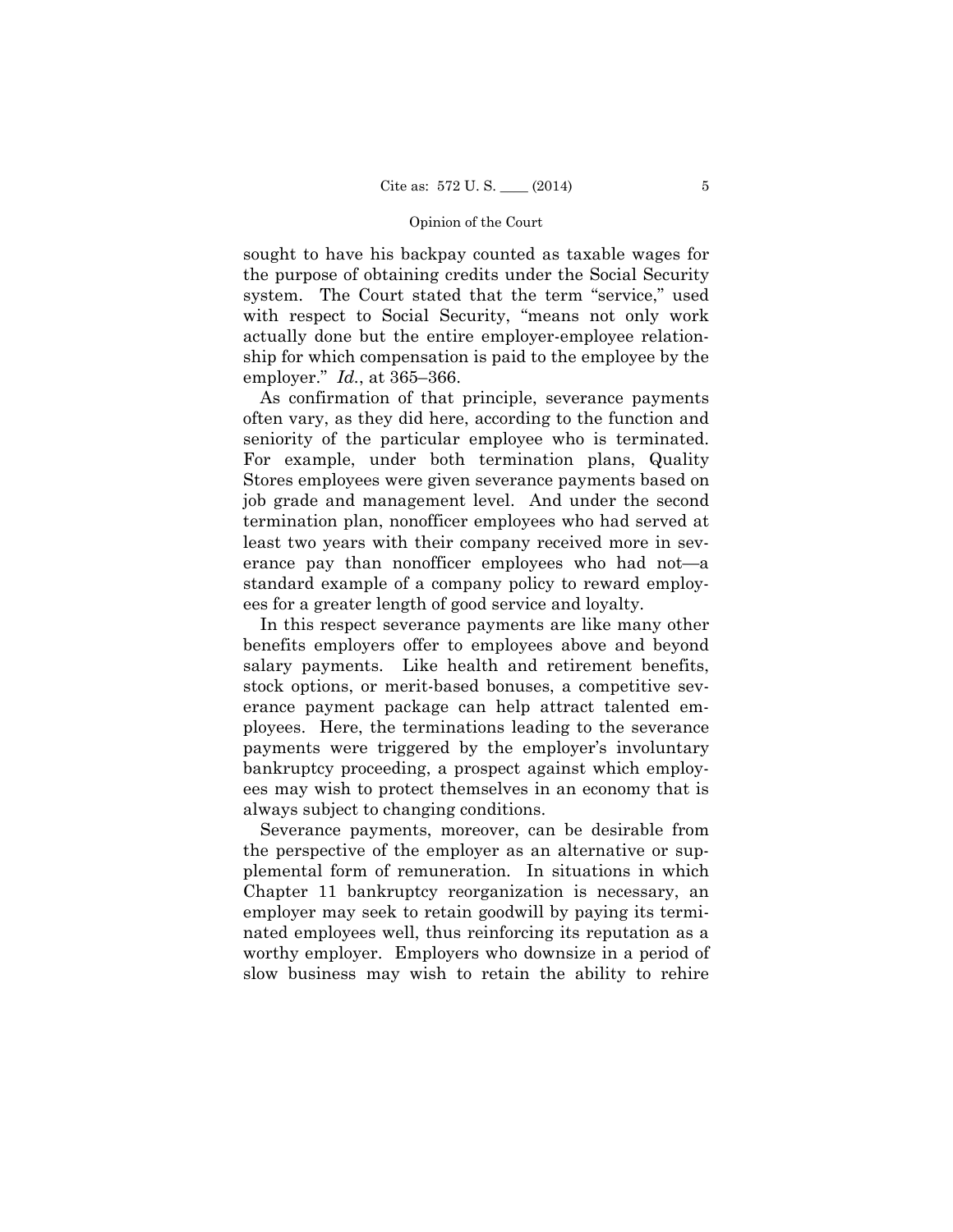employees who have been terminated.

A specific exemption under FICA for certain termination-related payments reinforces the conclusion that the payments in question are well within the definition of wages. Section 3121(a)(13)(A) exempts from taxable wages any severance payments made "because of . . . retirement for disability." That exemption would be unnecessary were severance payments in general not within FICA's definition of "wages." Cf. *American Bank & Trust Co.* v. *Dallas County*, 463 U. S. 855, 864 (1983) (declining to read a statute in a manner that would cause "specific exemptions" to be "superfluous"). FICA's definitional section, moreover, provides a lengthy list of specific exemptions from the definition of wages. For example, FICA exempts from wages payments on account of disability caused by sickness or accident, cash payments made for domestic service in a private home under a certain amount, and cash tips less than a certain amount. See  $\S$ §3121(a)(2)(A), (7)(B), (12)(B). The specificity of these exemptions reinforces the broad nature of FICA's definition of wages.

FICA's statutory history sheds further light on the text of §3121, which defines the term "wages." FICA was originally enacted in Title VIII of the Social Security Act, 49 Stat. 636. (In 1939, Title VIII was transferred to the Internal Revenue Code and became FICA. 53 Stat. 1387.) Title VIII contained, in substance, definitions of "wages" and "employment" identical to those FICA now provides. See §811(a), 49 Stat. 639; §811(b), *ibid.* With respect to the Social Security Act, in 1936 the Treasury Department promulgated a regulation stating that the statutory definition of "wages" included "dismissal pay." Bureau of Internal Revenue, Employees' Tax and the Employers' Tax Under Title VIII of the Social Security Act, 1 Fed. Reg. 1764, 1769 (1936). Congress responded a few years later, in 1939, by creating an exception from "wages" for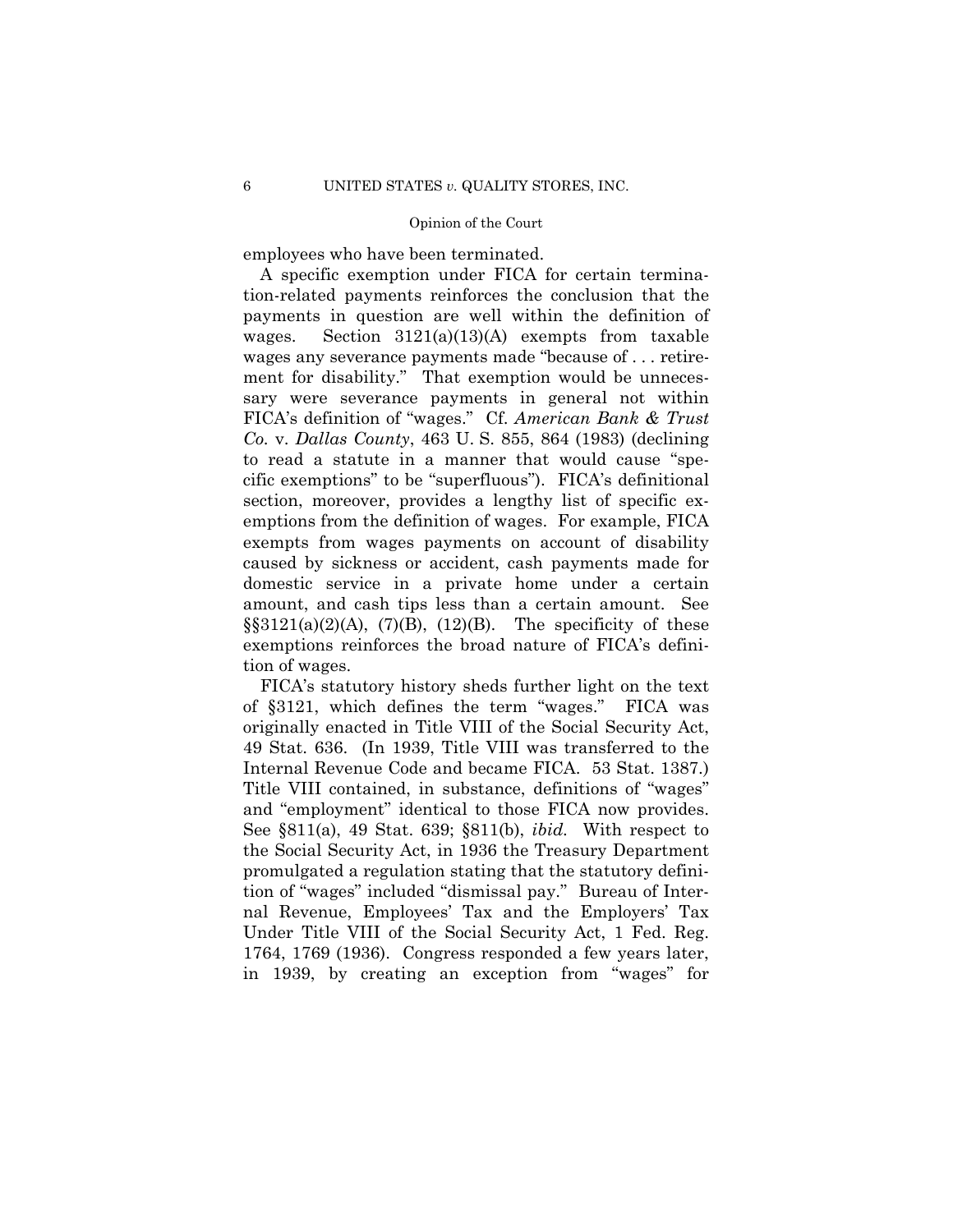"[d]ismissal payments which the employer is not legally required to make." Social Security Act Amendments of 1939, §606, 53 Stat. 1384 (codified at 26 U. S. C.  $$1426(a)(4) (1940 ed.).$ 

 In 1950, however, Congress repealed that exception. Social Security Act Amendments, §203(a), 64 Stat. 525– 527. "When Congress acts to amend a statute, we presume it intends its amendment to have real and substantial effect." *Stone* v. *INS*, 514 U. S. 386, 397 (1995). Congress has not revisited its 1950 amendment; and since that time, FICA has contained no exception for severance payments.

B

 limitation on the meaning of "wages" for FICA purposes. The next question is whether §3402(*o*) of the Internal Revenue Code relating to income-tax withholding is a Section 3402 provides:

# "**(***o***) Extension of withholding to certain payments other than wages.**

# "**(1) General rule**

"For purposes of this chapter (and so much of subtitle F as relates to this chapter)—

"(A) any supplemental unemployment compensation benefit paid to an individual,

"shall be treated as if it were a payment of wages by an employer to an employee for a payroll period."

. The same is a set of the same in the same in the same in the same in the same in the same in the same in the same in the same in the same in the same in the same in the same in the same in the same in the same in the sa

(Pursuant to stipulations by the parties, the Court of Appeals determined that the severance payments constitute "supplemental unemployment compensation benefits," or SUBs. See §3402(*o*)(2)(A). The Court assumes, for purposes of this case, that this premise is correct.)

Quality Stores argues that §3402(*o*)'s instruction that SUBs be treated "as if" they were wages for purposes of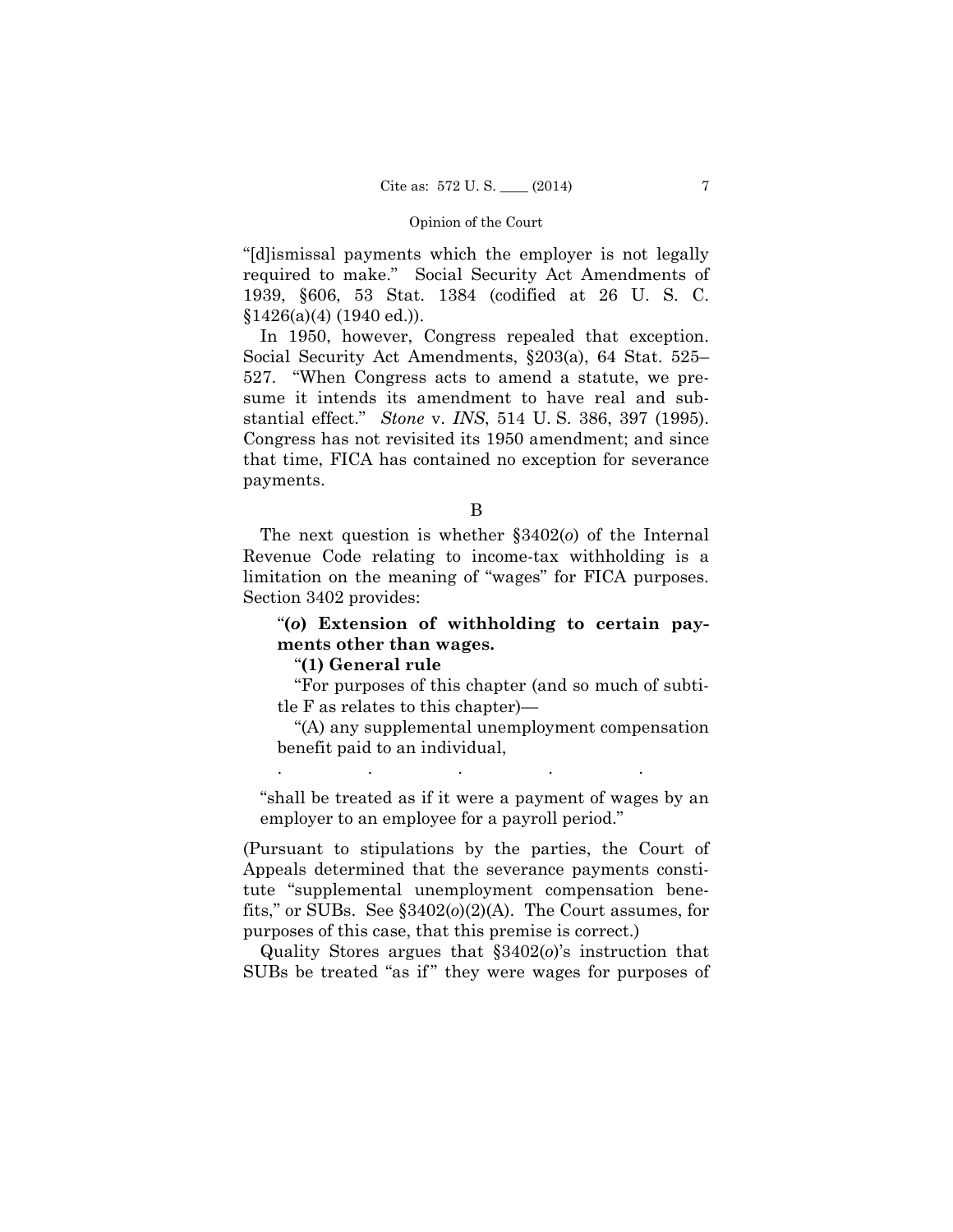income-tax withholding is an indirect means of stating that the definition of wages for income-tax withholding does not cover severance payments. It contends, further, that if the definition of wages for purposes of income-tax withholding does not encompass severance payments, then severance payments are not covered by FICA's similar definition of wages.

 tax withholding has a broad definition of the term "wages": The Court disagrees that §3402(*o*) should be read as Quality Stores suggests. The chapter governing income-"all remuneration . . . for services performed by an employee for his employer, including the cash value of all remuneration (including benefits) paid in any medium other than cash." §3401(a). The definitional section for income-tax withholding, like the definitional section for FICA, contains a series of specific exemptions that reinforce the broad scope of its definition of wages. The provision exempts from wages, for example, any remuneration paid for domestic service in a private home, for services rendered to a foreign government, and for services performed by a minister of a church in the course of his duties.  $\S$ §3401(a)(3), (5), (9). Severance payments are not exempted, and they squarely fall within the broad textual definition of wages for purposes of income-tax withholding under §3401(a), for the same reasons outlined above with respect to FICA's similar definition of wages.

Quality Stores contends that, the broad wording of the definition in §3401(a) aside, severance payments must fall outside the definition of wages for income-tax withholding. Otherwise, it argues, §3402(*o*) would be superfluous. But, as the Government points out, §3402(*o*)'s command that all severance payments be treated "as if " they were wages for income-tax withholding is in all respects consistent with the proposition that at least some severance payments are wages. As the Federal Circuit explained when construing §3402(*o*), the statement that "all men shall be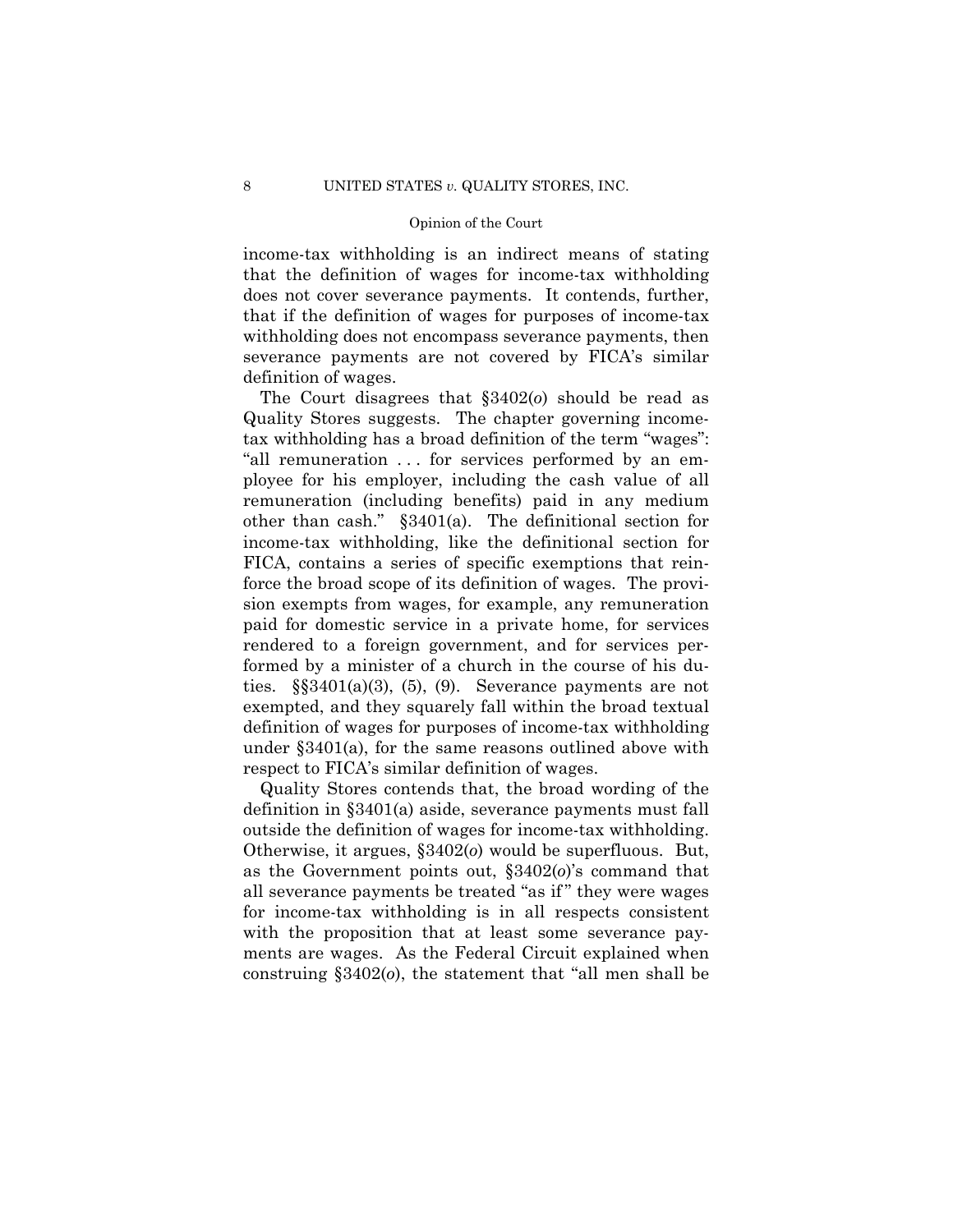treated as if they were six feet tall does not imply that no men are six feet tall." *CSX Corp.*, 518 F. 3d, at 1342.

In the last of its textual arguments, Quality Stores draws attention to the boldface heading of §3402(*o*), which states, "Extension of withholding to certain payments other than wages." It contends the heading declares that the payments enumerated within §3402(*o*) are "other than wages." Captions, of course, can be "a useful aid in resolving" a statutory text's "ambiguity." *FTC* v. *Mandel Brothers, Inc.*, 359 U. S. 385, 388–389 (1959). But Quality Stores cannot rely on the statutory heading to support its argument that §3402(*o*), without ambiguity, excludes all severance payments from the definition of wages. The heading states that withholding is extended to "certain payments." This falls short of a declaration that all the payments listed in §3402(*o*) are not wages.

Next, the regulatory background against which §3402(*o*) was enacted illustrates the limited nature of the problem the provision was enacted to address. For this purpose, it is instructive to concentrate on the statutory term "supplemental unemployment benefits," which defines the scope of §3402(*o*)'s income-tax withholding mandate*.* 

The concept of SUBs originated in labor demands for a guaranteed annual wage. When it became clear this was "impractical in their industries, unions such as the Steelworkers and the United Auto Workers transformed their guaranteed annual wage demands into proposals to supplement existing unemployment compensation programs." *Coffy* v. *Republic Steel Corp.*, 447 U. S. 191, 200 (1980). A SUB plan, as originally conceived, offered "second-level protection against layoff" by supplementing unemployment benefits offered by the States. *Ibid.* 

In the 1950's, major American employers such as Ford Motor Company adopted SUB plans of this type, agreeing to fund trusts that would provide SUBs to terminated employees. For example, Ford's contract with employees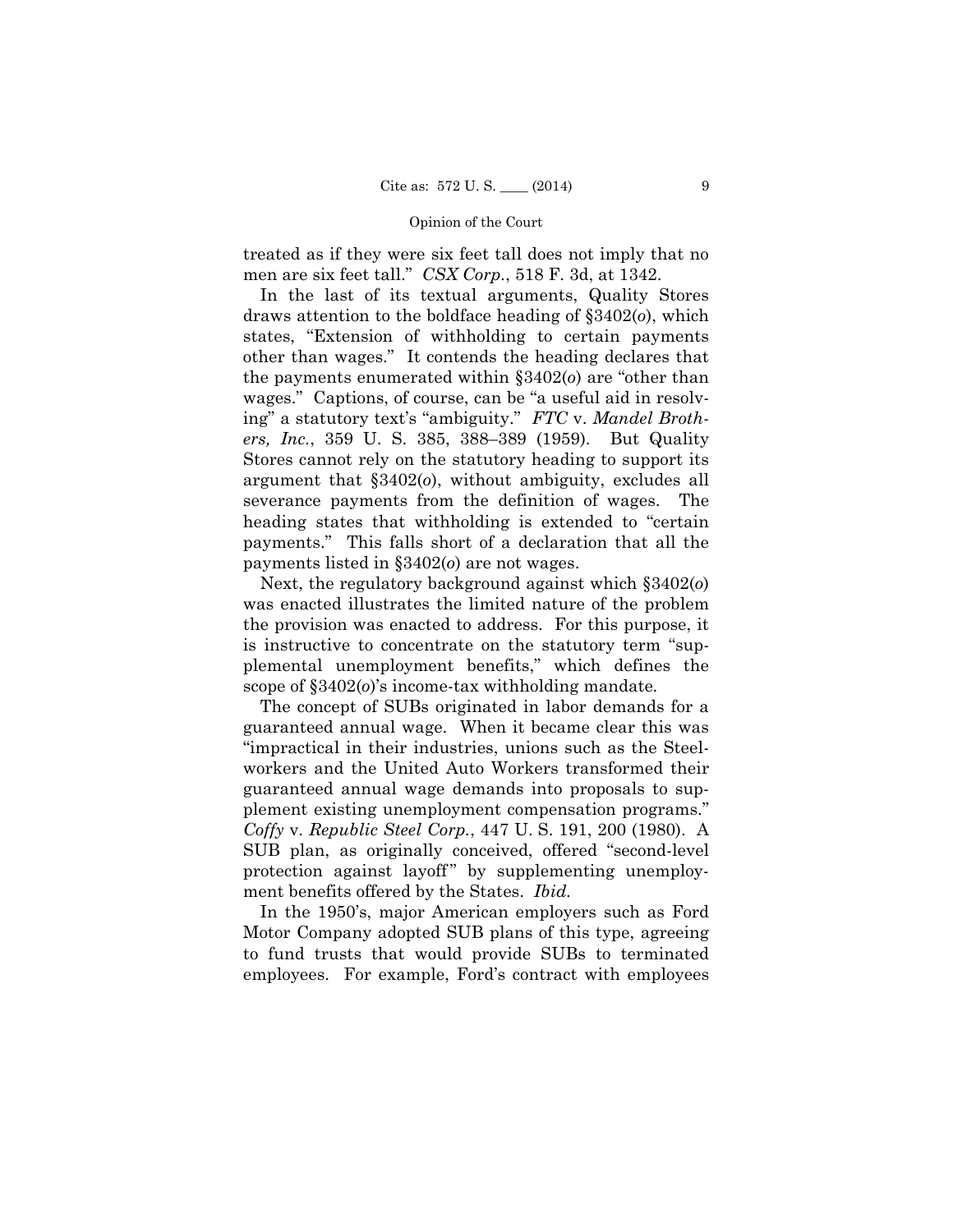defined the concept of SUBs as the receipt of "both a state system unemployment benefit and a Weekly Supplemental Benefit . . . without reduction of the state system unemployment benefit because of the payment of the Weekly Supplemental Benefit." Note, Effect of Receiving Supplemental Unemployment Benefits on Eligibility for State Benefits, 69 Harv. L. Rev. 362, 364, n. 11 (1955); see J. Becker, Guaranteed Income for the Unemployed: The Story of SUB (1968). Employer plans that provided SUBs sought "to provide economic security for regular employees" and "to assure a stable work force through periods of short-term layoffs." *Coffy*, *supra*, at 200.

But an obstacle arose. For these plans to work, it was necessary to avoid having the SUBs defined under federal law as "wages." That was because some States only provided unemployment benefits if terminated employees were not earning "wages" from their employers. See Brief for United States 29; *CSX Corp.*, *supra*, at 1334–1335; Note, 69 Harv. L. Rev., at 366 ("The typical state unemployment compensation statute provides that 'an individual shall be deemed unemployed in any week *with respect to* which no *wages* are payable to him and during which he performs no *services* . . .'" (ellipsis and emphasis in original)); *id.,* at 367 ("[S]tates tend to treat as 'wages' those items which the federal government treats as 'wages'").

The inability of terminated employees to receive state unemployment benefits, of course, would render SUBs far less useful to them and their employers. Employers, as a consequence, undertook to ensure that the Federal Government did not construe benefits paid out by SUB plans as "wages." *CSX Corp.*, *supra*, at 1334–1335.

In at least partial response to the prospect of differential treatment of SUBs based on the vagaries of state law, the IRS promulgated a series of Revenue Rulings in the 1950's and 1960's that took the position that SUB payments were not "wages" under FICA as well as for purposes of income-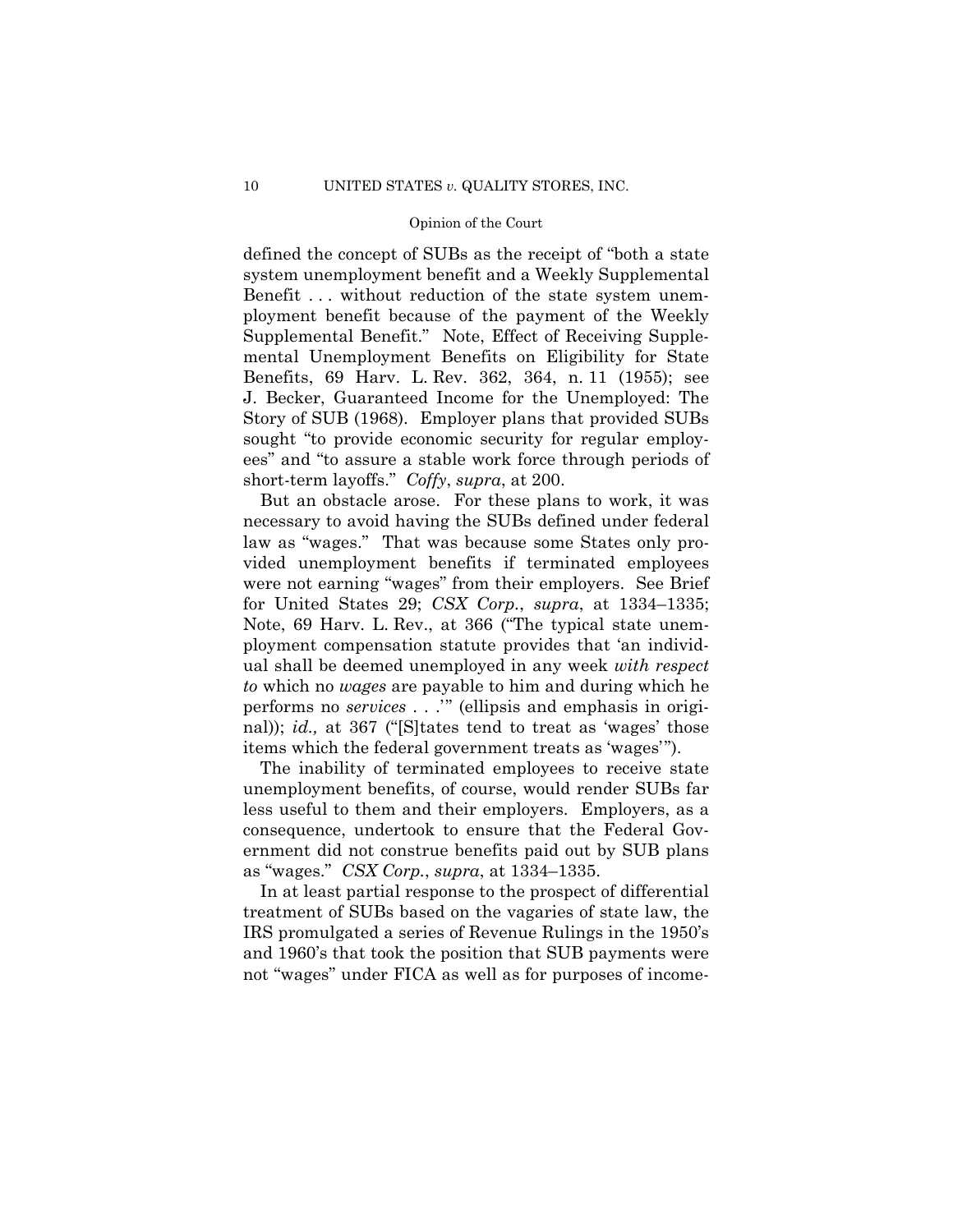Advice Memorandum 9416003, 1993 WL 642695 (Apr. 22, tax withholding. Rev. Rul. 56–249, 1956–1 Cum. Bull. 488; see Rev. Rul. 58–128, 1958–1 Cum. Bull. 89; Rev. Rul. 60–330, 1960–2 Cum. Bull. 46; see also IRS Technical 1994) (hereinafter TAM 9416003).

Although the IRS exempted SUBs paid to terminated employees from withholding for income-tax purposes, the payments still were considered taxable income. Rev. Rul. 56–249, 1956–1 Cum. Bull. 488. As a result, terminated employees faced significant tax liability at the end of the year. The Treasury Department suggested Congress authorize the agency to promulgate regulations allowing voluntary withholding. Statements and Recommendations of the Department of the Treasury: Hearings on H. R. 13270 before the Senate Committee on Finance, 91st Cong., 1st Sess., 905–906 (1969).

 IRS had deemed exempt from wages under FICA. See In 1969, Congress chose instead to address the withholding problem by enacting §3402(*o*). It provides that all severance payments—that is, both SUBs as well as severance payments that the IRS considered wages—shall be "treated as if " they were wages for purposes of income-tax withholding. It is apparent that the definition Congress adopted in §3402(*o*) is not limited to the SUBs that the §3402(*o*)(2)(A). It must be presumed that Congress was aware that §3402(*o*) covered more than the severance payments that were excluded from income-tax withholding. Not all severance payment plans were tied to state unemployment benefits; and, before §3402(*o*)'s 1969 enactment, the IRS ruled that severance payments not linked to state unemployment benefits were wages for purposes of income-tax withholding. See Rev. Rul. 65– 251, 1965–2 Cum. Bull. 395; see also TAM 9416003 (the IRS' original 1956 exception for SUBs provided "a limited exception from the definition of wages for . . . federal income tax withholding . . . only if the payments are de-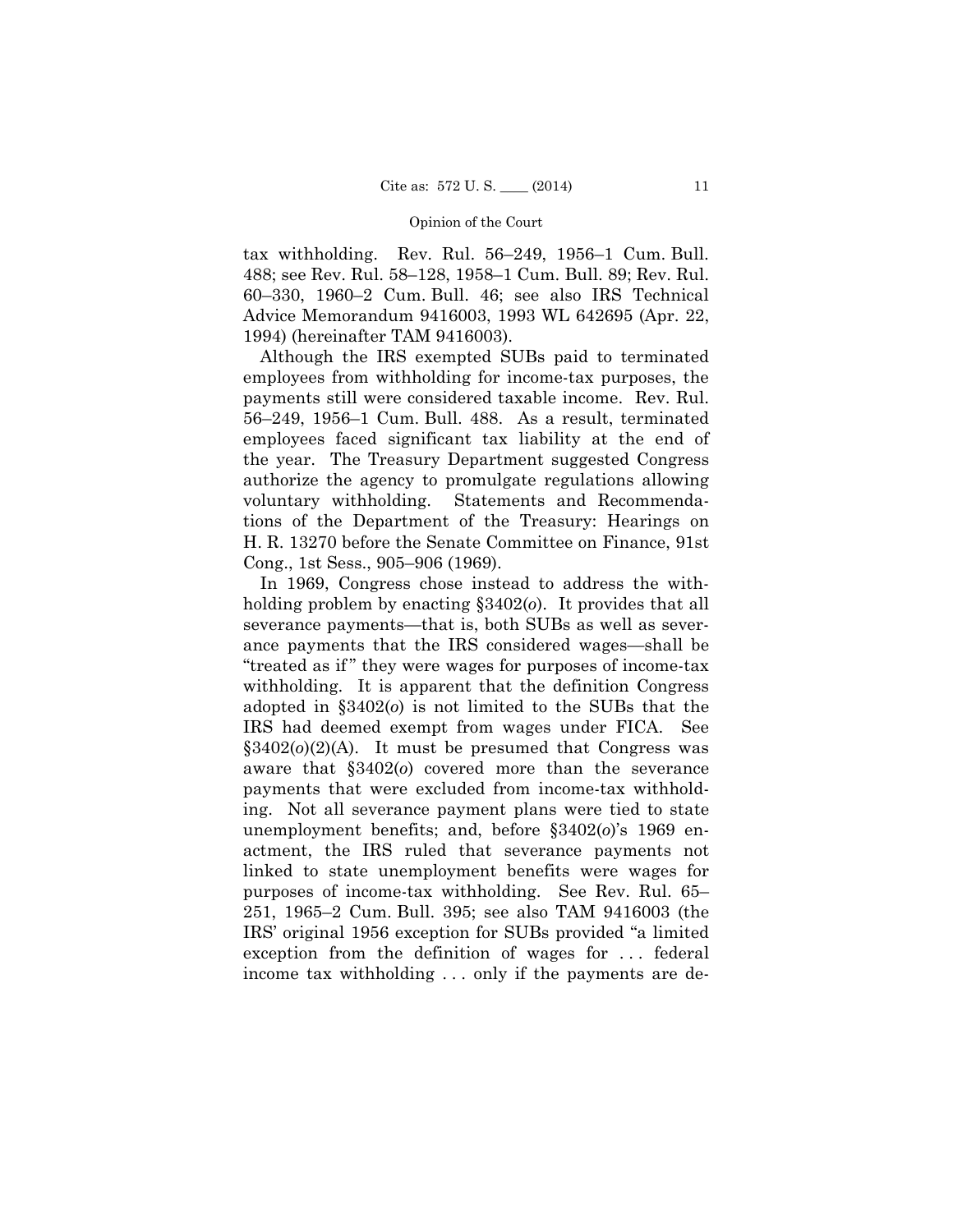signed to supplement the receipt of state unemployment compensation and are actually tied to state unemployment benefits"); *ibid.* ("SUB-pay plans must be designed to supplement unemployment benefits . . .").

Once this background is understood, the Court of Appeals' interpretation of §3402(*o*) as standing for some broad definitional principle is shown to be incorrect. Although Congress need not have agreed with the Revenue Rulings to enact §3402(*o*), its purpose to eliminate the withholding problem caused by the differential treatment of severance payments is the necessary background to understand the meaning and purpose of the provision. The problem Congress sought to resolve was the prospect that terminated employees would owe large payments in taxes at the end of the year as a result of the IRS' exemption of certain SUBs from withholding. It remained possible that the IRS would determine that other forms of SUB plans, perhaps linked differently to state unemployment benefits, should be exempt from withholding. If Congress had only incorporated the Revenue Rulings already in effect, that response may have risked the withholding problem arising once again. On the other hand, by drawing a withholding requirement that was broader than then-current IRS exemptions, Congress avoided these practical problems. A requirement that a form of remuneration already included as wages be treated "as if" it were wages created no administrative difficulties.

The Court of Appeals understood Congress' decision to include within §3402(*o*) a larger set of SUBs than was already exempt from withholding under IRS Revenue Rulings to mean that all SUBs were excluded from the definition of wages. But that assumption, although in the abstract not necessarily an illogical inference, is unsustainable, considering the regulatory background against which §3402(*o*) was enacted. Congress interpreted the Revenue Rulings not at all as a definitive gloss on the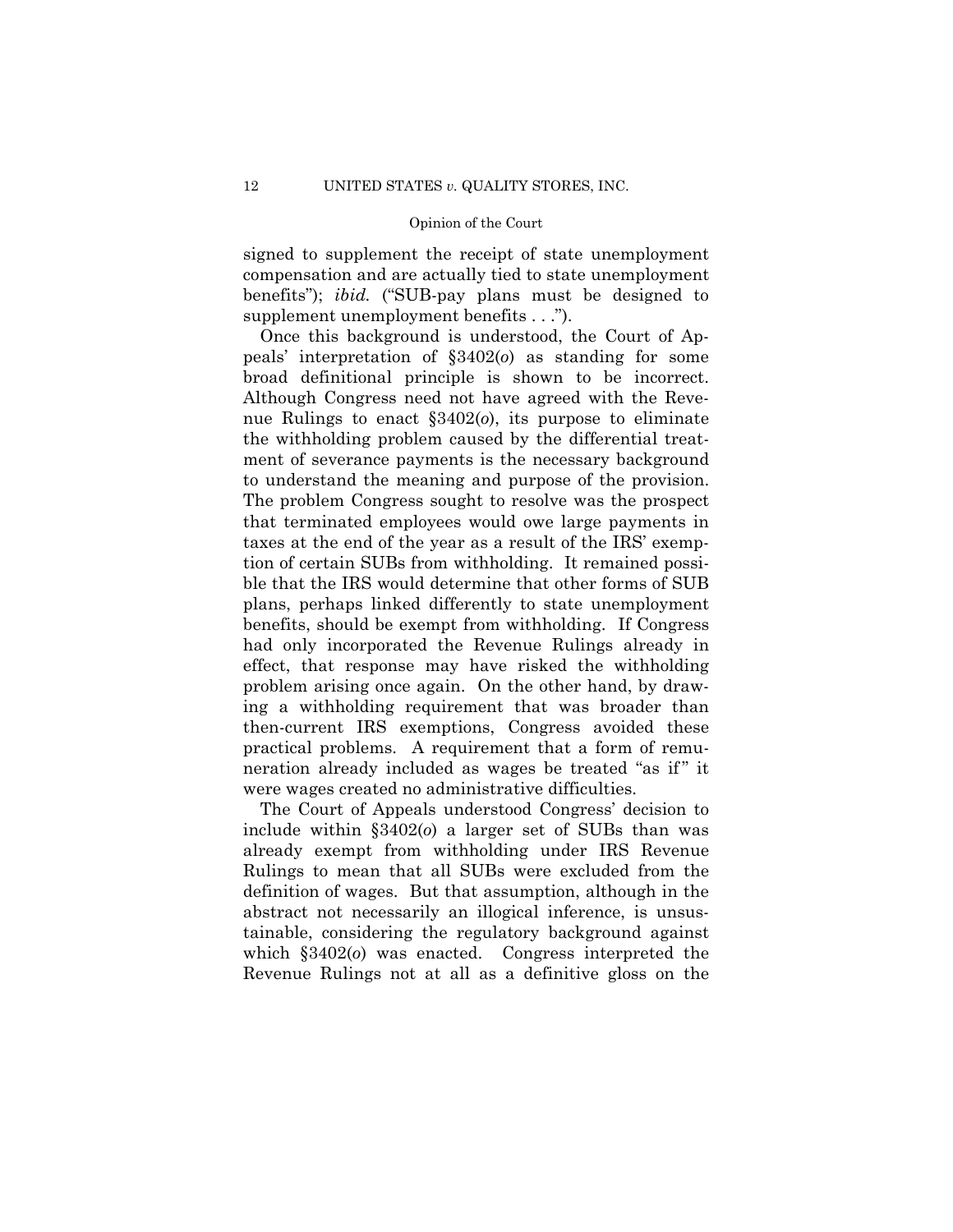meaning of the term "wages" in §3401. The better reading is that Congress determined that, whatever position the IRS took with respect to certain categories of severance payments, the problem with withholding should be solved by treating all severance payments as wages requiring withholding.

The necessary conclusion is that §3402(*o*) does not narrow the term "wages" under FICA to exempt all severance payments. This reasoning is consistent with *Rowan*, a previous decision interpreting FICA. In *Rowan*, the Court held that Treasury Regulations interpreting "wages"under FICA to include the value of meals and lodging were invalid. The Government conceded, for income-tax purposes, that the taxpayer in *Rowan* was correct to exempt the value of the meals and lodging in computing the wages properly withheld under §3402. 452 U. S., at 250–251. But it argued, nevertheless, that the value of the meals and lodging was taxable as wages under FICA, pursuant to Treasury Regulations. The *Rowan* Court observed that the definition of wages under FICA was in substance the same as for purposes of withholding. *Id.*, at 255. The Court read that similarity to be "strong evidence that Congress intended 'wages' to mean the same thing under FICA . . . and income-tax withholding." *Ibid.* To support that conclusion, the Court noted a "congressional concern for 'the interest of simplicity and ease of administration.'" *Ibid.* (quoting S. Rep. No. 1631, 77th Cong., 2d Sess., 165 (1942)). Because "Congress intended . . . to coordinate the income-tax withholding system with FICA" in order "to promote simplicity and ease of administration," the Court held that it would be "extraordinary" for Congress to intend the definitions of "wages" to vary between FICA and income-tax withholding. 452 U. S.*,* at 257.

The specific holding of *Rowan*—that regulations governing meals and lodging were invalid—has little or no bearing on the issue confronting us here. What is of im-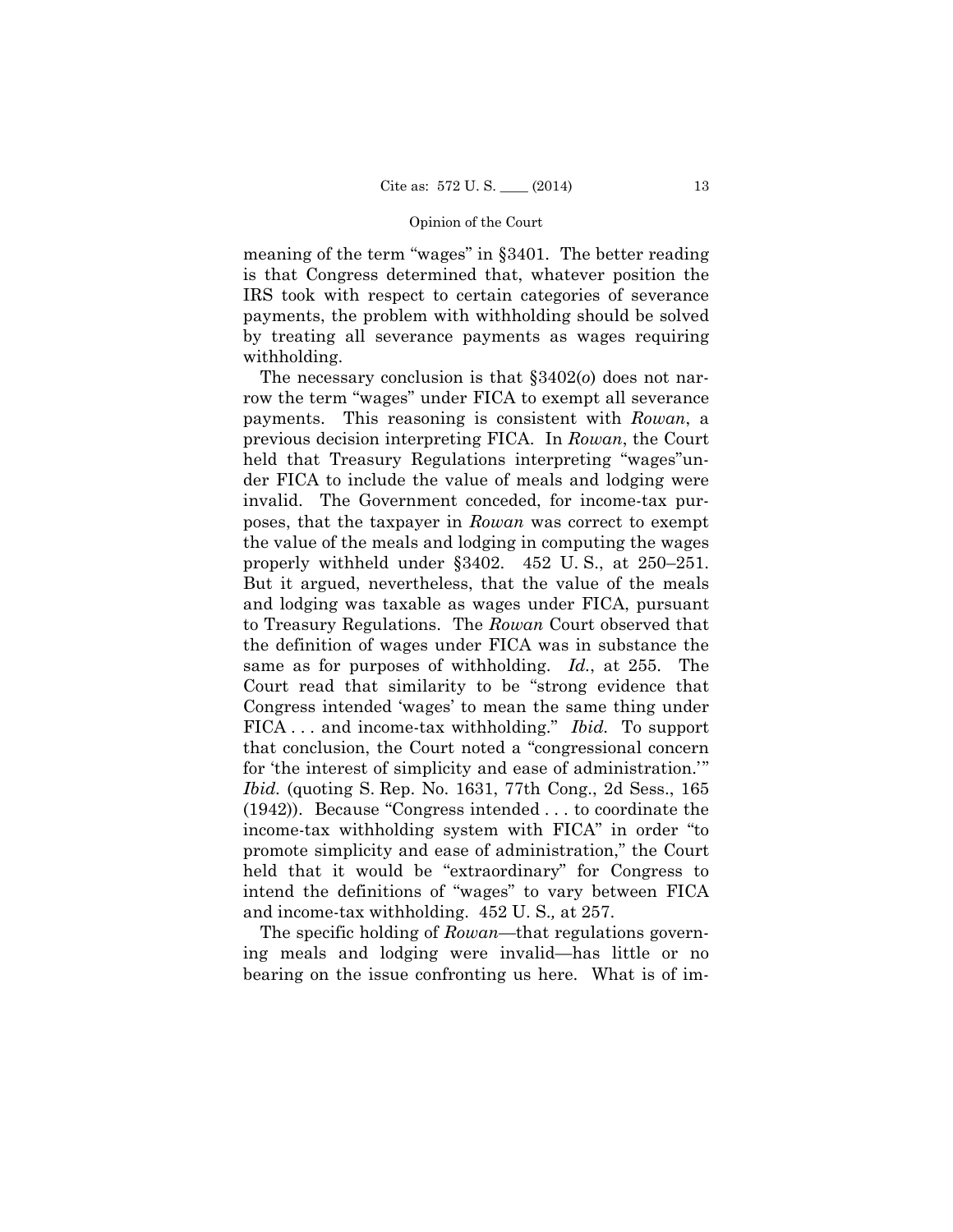portance is the major principle recognized in *Rowan*: that simplicity of administration and consistency of statutory interpretation instruct that the meaning of "wages" should be in general the same for income-tax withholding and for FICA calculations.

Quality Stores contends that, under the mandate of §3402(*o*), severance payments are not subject to FICA taxation but are to be deemed wages for purposes of income-tax withholding. It justifies this differential treatment in the name of uniformity. But that so-called uniformity as to the definitions of wages (*i.e.*, that severance payments are not wages) is not consistent with the broad textual definitions of wages under FICA and income-tax withholding. Nor is it consistent with this Court's holding that administrative reasons justify treating severance payments as taxable for both FICA and income-tax purposes. To read Congress' command to withhold severance payments as an implicit overruling of the broad definition of wages in FICA would disserve the statutory text and the congressional interest in administrative simplicity deemed controlling in *Rowan*.

In concluding, the Court notes that the IRS still provides that severance payments tied to the receipt of state unemployment benefits are exempt not only from incometax withholding but also from FICA taxation. See, *e.g.,* Rev. Rul. 90–72, 1990–2 Cum. Bull. 211. Those Revenue Rulings are not at issue here. Because the severance payments here were not linked to state unemployment benefits, the Court does not reach the question whether the IRS' current exemption is consistent with the broad definition of wages under FICA.

\* \* \*

The severance payments here were made to employees terminated against their will, were varied based on job seniority and time served, and were not linked to the